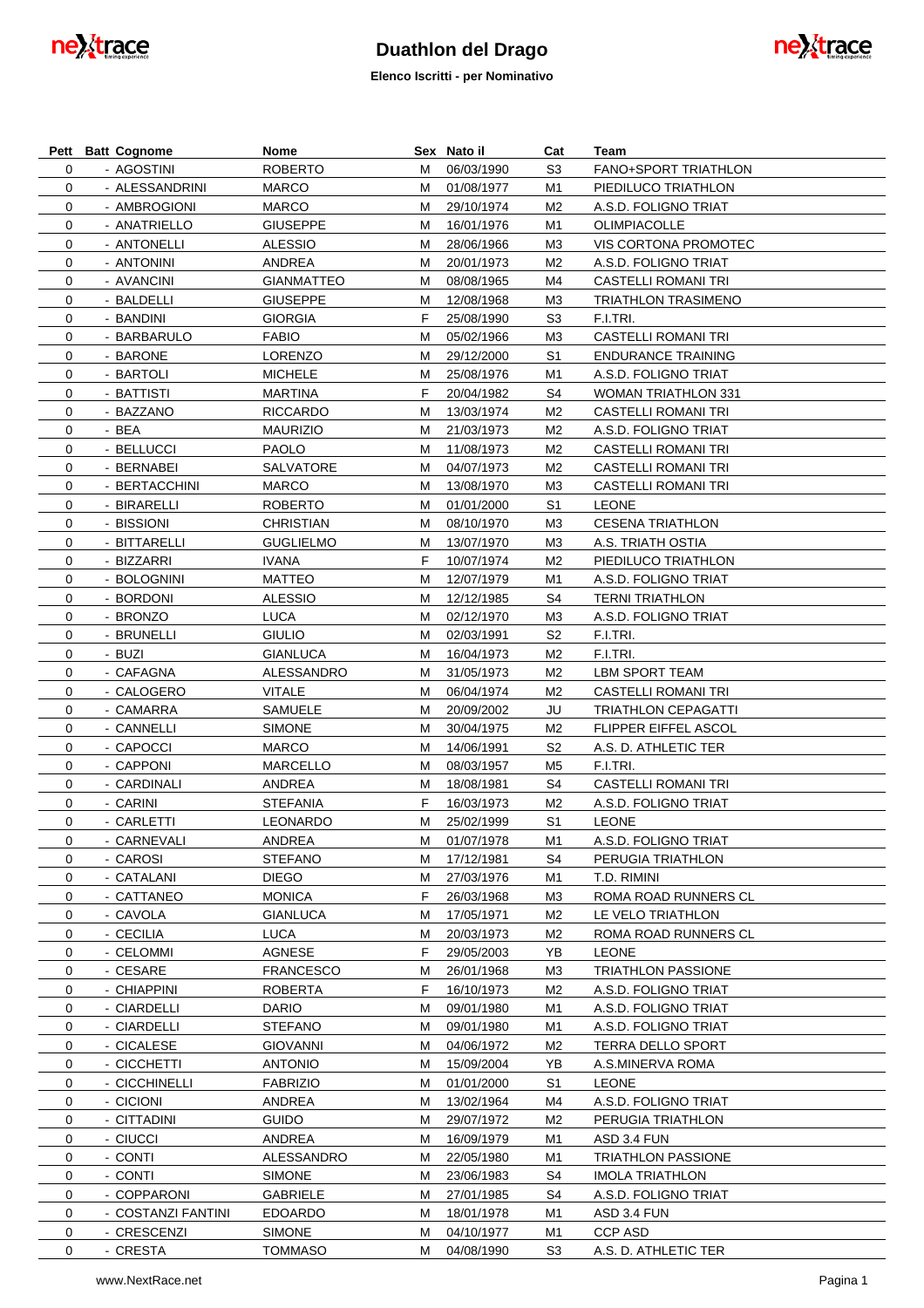

**Elenco Iscritti - per Nominativo**



|             | Pett Batt Cognome  | Nome              |   | Sex Nato il | Cat            | Team                       |
|-------------|--------------------|-------------------|---|-------------|----------------|----------------------------|
| 0           | - CRIVELLI         | CORRADO           | м | 25/01/1962  | M4             | TERRA DELLO SPORT          |
| $\mathbf 0$ | - CUTILLI          | LUCA              | м | 18/04/2004  | YB             | A.S.MINERVA ROMA           |
| 0           | - D'ALBENZO        | <b>RICCARDO</b>   | м | 24/04/1978  | M1             | ASD 3.4 FUN                |
| 0           | - D'ALESSANDRO     | <b>FRANCESCO</b>  | м | 26/03/1962  | M4             | <b>CASTELLI ROMANI TRI</b> |
| 0           | - DE SIMONI        | <b>MARCO</b>      | м | 22/10/1967  | MЗ             | ZONA CAMBIO                |
| 0           | - DE STEFANO       | <b>VINCENZO</b>   | м | 14/03/1977  | M1             | TERRA DELLO SPORT          |
| 0           | - DEL DUCA         | <b>ROBERTO</b>    | м | 23/08/1985  | S4             | TERRA DELLO SPORT          |
| 0           | - DI COSMO         | <b>ROCCO</b>      | м | 12/10/1965  | M4             | <b>ENDURANCE TRAINING</b>  |
| 0           | - DI VIRGILIO      | <b>MICHELA</b>    | F | 20/10/1978  | M1             | <b>CASTELLI ROMANI TRI</b> |
| 0           | - DOMINICI         | <b>TIZIANO</b>    | М | 05/12/1970  | MЗ             | LBM SPORT TEAM             |
| 0           | - DONINI           | <b>SIMONE</b>     | М | 12/02/1972  | M2             | A.S.D. FOLIGNO TRIAT       |
| 0           | - DUCA             | <b>MARCO</b>      | М | 01/06/1973  | M2             | ROMA TRIATHLON             |
| 0           | - ESPUNA LARRAMONA | <b>MIGUEL</b>     | М | 09/07/2004  | YB             | <b>FIRENZE TRI</b>         |
| 0           | - FABOZZI          | SALVATORE SANDRO  | М | 04/06/1977  | M1             | <b>TRIATHLON TRASIMENO</b> |
| 0           | - FAMOSO           | DANIELE           | М | 19/11/2004  | YB             | PIEDILUCO TRIATHLON        |
| 0           | - FANIGLIULO       | <b>EMANUELE</b>   | М | 19/03/1962  | M4             | A.S.D. FOLIGNO TRIAT       |
| 0           | - FERRARO          | SALVATORE         | М | 09/08/1983  | S4             | TERRA DELLO SPORT          |
| 0           | - FERRAZZA         | <b>MATTEO</b>     | М | 13/10/2003  | YB             | A.S.MINERVA ROMA           |
| 0           | - FERRETTI         | <b>FRANCESCA</b>  | F | 21/01/1976  | M1             | A.S.D. FOLIGNO TRIAT       |
| 0           | - FERRI            | <b>FRANCESCA</b>  | F | 19/03/1977  | M1             | ASD 3.4 FUN                |
| 0           | - FERRONE          | <b>FLAVIO</b>     | М | 06/11/2001  | JU             | ROMA TRIATHLON             |
| 0           | - FICUCCILLI       | <b>LEONARDO</b>   | М | 17/09/2004  | YB             | A.S.MINERVA ROMA           |
| 0           | - FILABBI          | <b>DANIELE</b>    | М | 03/08/1970  | MЗ             | PIEDILUCO TRIATHLON        |
|             |                    |                   |   |             |                |                            |
| 0           | - FIORAMANTI       | <b>MARCO</b>      | М | 12/10/1968  | MЗ             | CASTELLI ROMANI TRI        |
| 0           | - FORTUNATO        | <b>UMBERTO</b>    | М | 15/05/1970  | MЗ             | TERRA DELLO SPORT          |
| 0           | - FRANCONERI       | <b>MATTEO</b>     | М | 16/06/2003  | YB             | <b>GREEN HILL</b>          |
| 0           | - FRATTAROLI       | <b>EMANUELA</b>   | F | 22/02/1980  | M1             | <b>TERNI TRIATHLON</b>     |
| 0           | - FUSARO           | <b>FILIPPO</b>    | М | 02/07/1993  | S <sub>2</sub> | A.S.D. FOLIGNO TRIAT       |
| 0           | - GARAVINI         | <b>MARGHERITA</b> | F | 09/03/2001  | JU             | CASTELLI ROMANI TRI        |
| 0           | - GATTA            | <b>ENRICO</b>     | М | 19/05/1992  | S <sub>2</sub> | <b>ENDURANCE TRAINING</b>  |
| 0           | - GINARDI          | <b>STEFANO</b>    | М | 30/08/1963  | M4             | F.I.TRI.                   |
| 0           | - GINESTRINO       | <b>ANTONIO</b>    | М | 13/07/2003  | YB             | <b>TRIATHLON CEPAGATTI</b> |
| 0           | - GIORDANO         | LORENZO           | М | 02/03/1978  | M1             | <b>TERNI TRIATHLON</b>     |
| 0           | - GIOVANNELLI      | <b>ANTONIO</b>    | М | 11/02/1971  | M2             | <b>CCP ASD</b>             |
| 0           | - GRANDI           | <b>EDOARDO</b>    | М | 27/06/2004  | YB             | A.S.MINERVA ROMA           |
| 0           | - GRIFONI          | <b>GIUSEPPE</b>   | м | 05/10/1969  | MЗ             | <b>TERNI TRIATHLON</b>     |
| 0           | - IACHETTA         | <b>YURI</b>       | M | 11/07/1999  | S <sub>1</sub> | <b>LEONE</b>               |
| 0           | - IACHETTINI       | <b>IACOPO</b>     | м | 25/10/1991  | S2             | PIEDILUCO TRIATHLON        |
| 0           | - IERVOLINO        | LUIGI             | м | 23/07/1993  | S <sub>2</sub> | TERRA DELLO SPORT          |
| 0           | - IMBROGNO         | ORIETTA           | F | 30/10/1967  | MЗ             | ASD NS TRIATHLON           |
| 0           | - IORIO            | MATTIA            | М | 30/05/1998  | S1             | A.S.MINERVA ROMA           |
| 0           | - JOVINE           | ALESSANDRO        | M | 29/06/1950  | M7             | <b>TRIATHLON TRASIMENO</b> |
| 0           | - LANGELLA         | MARIALUISA        | F | 19/02/1978  | M1             | TERRA DELLO SPORT          |
| 0           | - LANZI            | FRANCESCO         | M | 30/08/1976  | M1             | CASTELLI ROMANI TRI        |
| 0           | - LASCHI           | <b>RACHELE</b>    | F | 28/10/2004  | YB             | FIRENZE TRI                |
| 0           | - LATINI           | EDOARDO           | М | 10/05/2002  | JU             | <b>GREEN HILL</b>          |
| 0           | - LEONE            | EDOARDO           | M | 26/08/2003  | YB             | A.S.MINERVA ROMA           |
| 0           | - LIPPA            | ALESSANDRA        | F | 26/08/1964  | M4             | PIEDILUCO TRIATHLON        |
| 0           | - LODDE            | LUCA              | м | 10/03/1983  | S4             | LE VELO TRIATHLON          |
| 0           | - LUCACCIONI       | EMANUELE          | M | 19/08/1978  | M1             | PERUGIA TRIATHLON          |
| 0           | - LUCARELLI        | VALERIA           | F | 21/04/1987  | S3             | PERUGIA TRIATHLON          |
| 0           | - LUCCIOLI         | <b>FILIPPO</b>    | М | 24/12/1975  | M2             | PERUGIA TRIATHLON          |
| 0           | - LUCIANETTI       | THOMAS            | M | 20/02/1975  | M2             | PIEDILUCO TRIATHLON        |
| 0           | - LUZI             | ALESSANDRA        | F | 15/06/1980  | M1             | FLIPPER EIFFEL ASCOL       |
| 0           | - MACCARINI        | SILVIA            | F | 22/01/1982  | S4             | CASTELLI ROMANI TRI        |
| 0           | - MAGNANI          | <b>FABRIZIO</b>   | М | 01/08/1977  | M1             | F.I.TRI.                   |
| 0           | - MAGRINI          | <b>SIMONE</b>     | М | 04/09/2003  | YB             | A.S.MINERVA ROMA           |
| 0           | - MALATESTA        | DANIELE           | м | 01/01/2000  | S1             | <b>LEONE</b>               |
|             |                    |                   |   |             |                |                            |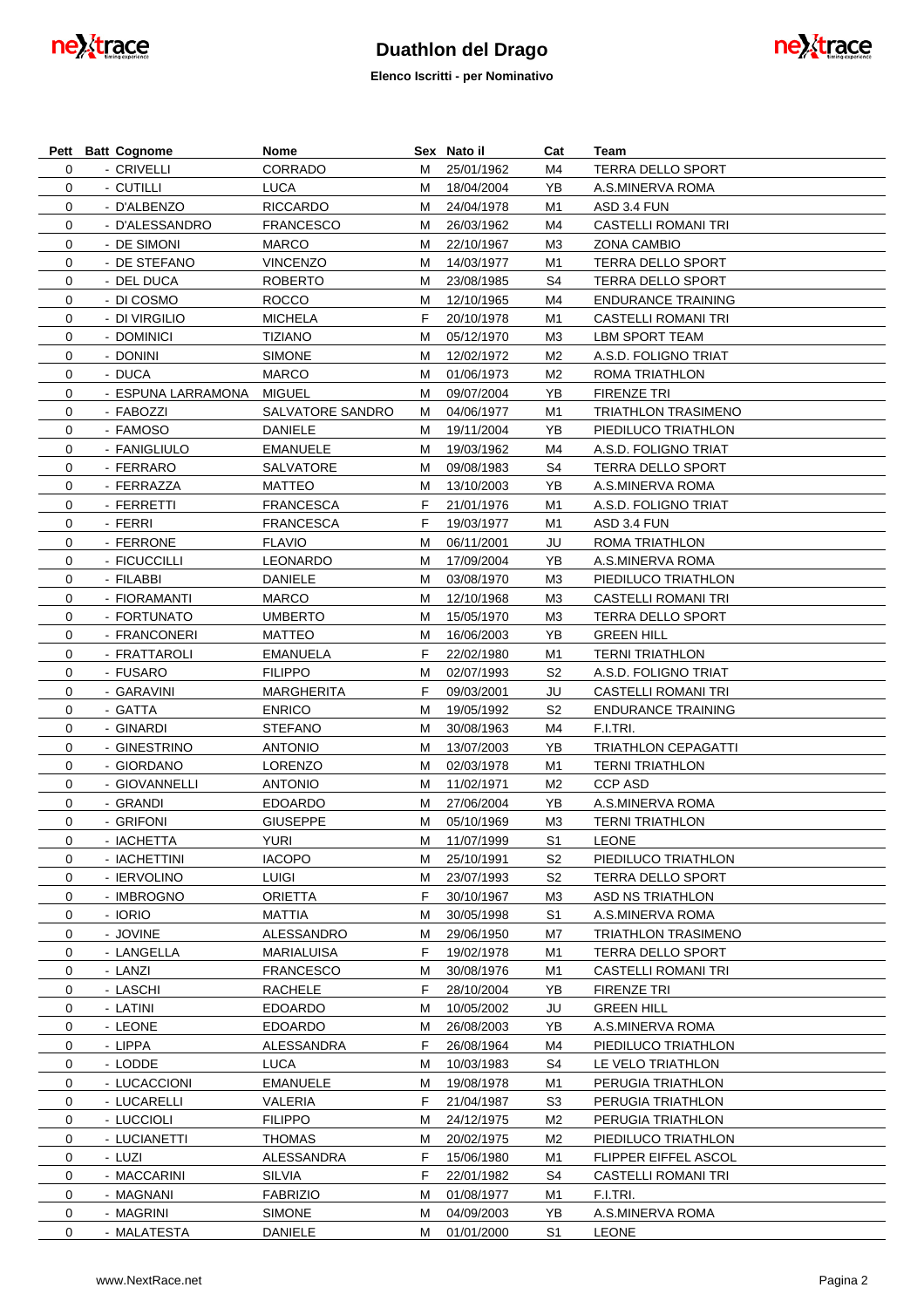



|          | Pett Batt Cognome            | Nome                           |        | Sex Nato il              | Cat            | Team                                                 |
|----------|------------------------------|--------------------------------|--------|--------------------------|----------------|------------------------------------------------------|
| $\Omega$ | - MANCINELLI DEGLI           | LUCA                           | м      | 09/10/1971               | M2             | A.S.D. FOLIGNO TRIAT                                 |
|          | <b>ESP</b>                   |                                |        |                          |                |                                                      |
| 0        | - MANCINI                    | <b>MARCO</b>                   | м      | 19/10/1976               | M1             | <b>CASTELLI ROMANI TRI</b>                           |
| 0        | - MANCINI                    | <b>MARTINA</b>                 | F      | 24/05/2004               | YB             | <b>LEONE</b>                                         |
| 0        | - MANERA                     | <b>MAURIZIO</b>                | м      | 20/09/1976               | M1             | A.S.D. FOLIGNO TRIAT                                 |
| 0        | - MARANO                     | <b>FABIO</b>                   | м<br>F | 16/06/1976               | M1             | A.S.D. FOLIGNO TRIAT                                 |
| 0        | - MARCHETTI                  | ELISA                          |        | 04/08/1966               | M3             | <b>LEONE</b>                                         |
| 0        | - MAREMMANI                  | ANDREA                         | м      | 24/10/1972               | M <sub>2</sub> | A.S.D. FOLIGNO TRIAT                                 |
| 0        | - MARTINELLI                 | <b>MAURIZIO</b>                | м      | 28/09/1981               | S4             | PIEDILUCO TRIATHLON                                  |
| 0        | - MARTINI                    | <b>ROBERTO</b>                 | м      | 13/11/1969               | M3             | PIEDILUCO TRIATHLON                                  |
| 0        | - MASSARI                    | CHIARA                         | F      | 13/03/2001               | JU             | <b>LEONE</b>                                         |
| 0<br>0   | - MASSARO<br>- MASSI         | PASQUALE<br><b>GIORDANO</b>    | м      | 09/06/1977<br>12/03/1984 | M1<br>S4       | LBM SPORT TEAM<br><b>TERNI TRIATHLON</b>             |
|          |                              |                                | м      |                          |                |                                                      |
| 0        | - MAZZINI                    | <b>MARCO</b>                   | м      | 29/09/1980               | M1<br>S3       | OLIMPIACOLLE                                         |
| 0        | - MENICHINI                  | <b>GABRIELE</b>                | м      | 19/04/1989               |                | <b>TERNI TRIATHLON</b><br><b>CASTELLI ROMANI TRI</b> |
| 0        | - MERCURIO                   | <b>GIUSEPPE</b>                | м      | 29/02/1980               | M1             |                                                      |
| 0        | - MINCIOTTI                  | <b>RICCARDO</b>                | м      | 16/04/1971               | M <sub>2</sub> | <b>TERNI TRIATHLON</b>                               |
| 0        | - MONACCHINI                 | CARLO                          | м      | 29/09/1955               | M6             | <b>JUST TRIATHLON</b>                                |
| 0        | - MONDI                      | ANDREA                         | м      | 27/05/1979               | M1             | A.S.D. FOLIGNO TRIAT                                 |
| 0        | - MORETTI                    | <b>GIUSEPPE</b>                | м      | 16/02/1977               | M1             | <b>TERNI TRIATHLON</b>                               |
| 0        | - MORONI                     | LUCA                           | м      | 20/10/1981               | S4             | ASD 3.4 FUN                                          |
| 0        | - MORUCCI                    | <b>FEDERICO</b>                | м      | 26/04/2004               | YB             | <b>GREEN HILL</b>                                    |
| 0        | - MOSCONI                    | <b>GIAN MARCO</b>              | м      | 24/11/1971               | M <sub>2</sub> | <b>CESENA TRIATHLON</b>                              |
| 0        | - MULARGIA                   | <b>NICOLA</b>                  | м      | 04/09/1979               | M1             | <b>CASTELLI ROMANI TRI</b>                           |
| 0        | - NAPPINI                    | <b>MAURO</b>                   | м      | 11/12/1969               | MЗ             | A.S.D. FOLIGNO TRIAT                                 |
| 0        | - NORO                       | <b>FLAVIO</b>                  | м      | 07/08/1965               | M4             | PODISTICA SOLIDARIET                                 |
| 0        | - ORLANDI                    | DANILO                         | м      | 27/03/1963               | M4             | <b>CASTELLI ROMANI TRI</b>                           |
| 0        | - ORSETTI                    | DANIELE                        | м      | 30/06/1999               | S1             | <b>GREEN HILL</b>                                    |
| 0        | - ORSETTI                    | <b>MARZIA</b>                  | F      | 09/12/2000               | S1             | <b>GREEN HILL</b>                                    |
| 0        | - PALLADINO                  | ALESSANDRO                     | м      | 07/11/1975               | M <sub>2</sub> | <b>CESENA TRIATHLON</b>                              |
| 0        | - PANCIAROLA                 | <b>FABIO</b>                   | м      | 07/12/1969               | M3             | <b>TRIATHLON TRASIMENO</b>                           |
| 0        | - PANETTA                    | VALERIA                        | F      | 07/12/1973               | M <sub>2</sub> | F.I.TRI.                                             |
| 0        | - PANICHI                    | <b>FILIPPO</b>                 | м      | 02/07/2004               | YB             | <b>LEONE</b>                                         |
| 0        | - PAPETTI                    | <b>GREGORIO</b>                | м      | 24/07/2003               | YB             | A.S.MINERVA ROMA                                     |
| 0        | - PAPETTI                    | PIETRO                         | м      | 24/07/2003               | YB             | A.S.MINERVA ROMA                                     |
| 0        | - PARISI                     | <b>ALESSIO</b>                 | м      | 22/05/1984               | S4             | <b>TEAM PANDA</b>                                    |
| 0        | - PASTORE                    | LORENZO                        | м      | 18/04/1967               | M <sub>3</sub> | A.S.D. FOLIGNO TRIAT                                 |
| 0        | - PATRIZI                    | <b>GIUSEPPE</b>                | м<br>F | 10/06/1955               | M6             | ROMA ROAD RUNNERS CL                                 |
| 0        | - PELAFIOCCHE                | <b>ILARIA</b><br><b>MONIA</b>  |        | 11/11/1977               | M1             | A.S.D. FOLIGNO TRIAT                                 |
| 0        | - PELAFIOCCHE                |                                | F      | 09/10/1969               | M3             | A.S.D. FOLIGNO TRIAT                                 |
| 0        | - PELLICCIA<br>- PELLICCIONI | <b>ADRIANO</b><br><b>MAURO</b> | М      | 17/03/1980<br>15/09/1977 | M1             | A.S.D. FOLIGNO TRIAT<br>A.S.D. FOLIGNO TRIAT         |
| 0<br>0   | - PEROTTI                    | <b>GIANMARCO</b>               | м<br>м | 06/01/2003               | M1<br>YB       | <b>TERNI TRIATHLON</b>                               |
| 0        | - PETICCA                    | FABIO                          | м      | 04/09/1968               | ΜЗ             | <b>ENDURANCE TRAINING</b>                            |
|          | - PIACENTI                   |                                |        |                          |                |                                                      |
| 0        |                              | <b>GABRIELE</b>                | М      | 09/10/1975<br>17/01/2004 | M <sub>2</sub> | F.I.TRI.                                             |
| 0        | - PICCIONI<br>- PICCIONI     | <b>ALESSIO</b>                 | М      |                          | YB             | <b>GREEN HILL</b>                                    |
| 0        |                              | <b>GABRIELE</b>                | М      | 07/04/2002               | JU             | <b>GREEN HILL</b>                                    |
| 0        | - PIEROTTI                   | NICOLO'                        | М      | 13/02/1984               | S4             | A.S.D. FOLIGNO TRIAT                                 |
| 0        | - PIERSANTELLI               | ALESSANDRO                     | М      | 16/12/1974               | M <sub>2</sub> | A.S.D. FOLIGNO TRIAT                                 |
| 0        | - PIETRAFORTE                | <b>MARIA CHIARA</b>            | F      | 21/01/2003               | YB             | <b>GREEN HILL</b>                                    |
| 0        | - PINOCA                     | <b>FABIO</b>                   | M      | 28/05/1978               | M1             | <b>CCP ASD</b>                                       |
| 0        | - PORRAZZINI                 | <b>ROBERTA</b>                 | F      | 01/09/1969               | MЗ             | <b>TERNI TRIATHLON</b>                               |
| 0        | - PRIMAVERA                  | <b>WERTHER</b>                 | M      | 26/08/1957               | M5             | ASD 3.4 FUN                                          |
| 0        | - PRINCIPE                   | LIDIA                          | F      | 26/05/1987               | S3             | TERRA DELLO SPORT                                    |
| 0        | - PROIA                      | <b>GIORGIO</b>                 | M      | 19/06/1980               | M1             | PIEDILUCO TRIATHLON                                  |
| 0        | - QUAGLIA                    | <b>MARTINA</b>                 | F      | 02/04/2000               | S1             | PIEDILUCO TRIATHLON                                  |
| 0        | - QUATTROCCHI                | <b>ORIANA</b>                  | F      | 07/09/1983               | S4             | ASD 3.4 FUN                                          |
| 0        | - RAIMO                      | CATELLO                        | M      | 10/06/1971               | M2             | TERRA DELLO SPORT                                    |
| 0        | - RENZINI                    | <b>GIULIA</b>                  | F      | 02/05/1996               | S1             | A.S.D. FOLIGNO TRIAT                                 |

ne<sub>t</sub>trace